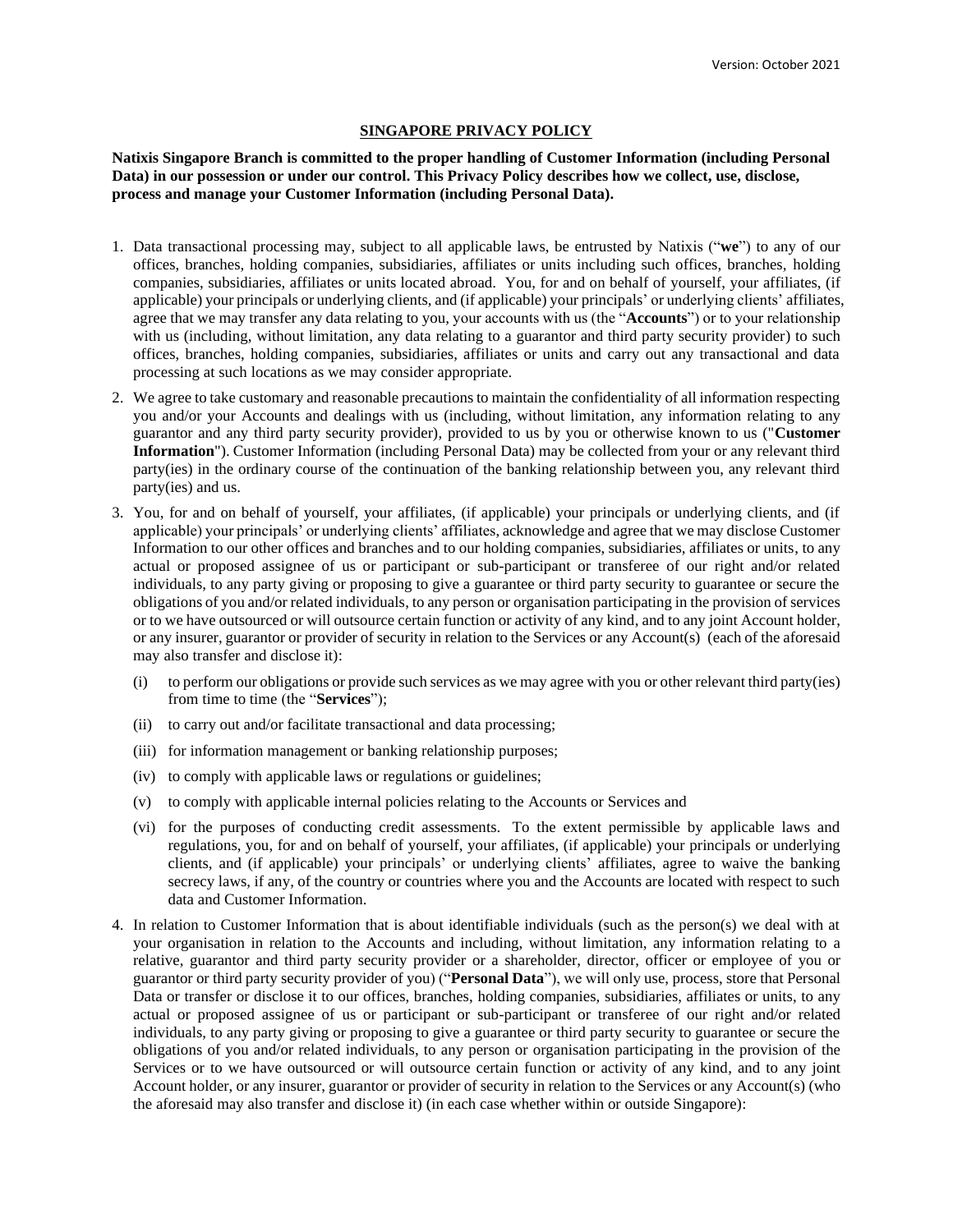- (i) to perform our obligations and provide the Services;
- (ii) to carry out and/or facilitate transactional and data processing and for enforcement of any of our rights;
- (iii) for information and risk management or banking relationship and compliance purposes;
- (iv) to comply with applicable laws or regulations or guidelines;
- (v) for the purposes of conducting credit assessments and audits;
- (vi) designing financial services or related products and marketing financial services or related products;
- (vii) enabling an actual or potential assignee of us, or participant or sub-participant of our rights in respect of the Services, to evaluate the transaction intended to be the subject of the assignment, participation or subparticipation and
- (viii) other purposes directly or indirectly relating to any of the above.
- 5. We may engage third parties to provide storage, information technology, transactional, data processing and other services to us and in those circumstances, they, including any third parties they engage to perform the mentioned services to us, will be required to treat Personal Data (and other Customer Information) solely in accordance with our instructions.
- 6. We have introduced appropriate administrative, physical and technical measures, such as up-to-date antivirus protection and encryption to secure all storage and transmission of Customer Information (including Personal Data) by us, and disclosing Customer Information (including Personal Data) both internally and to our authorised third party service providers and agents only on a need-to-know basis, so as to safeguard your Customer Information (including Personal Data) from unauthorised access, collection, use, disclosure, copying, modification, disposal or similar risks. You should be aware, however, that no method of transmission over the Internet or method of electronic storage is completely secure. While security cannot be guaranteed, we strive to protect the security of your Customer Information (including Personal Data) and are constantly reviewing and enhancing our information security measures.
- 7. We may disclose Customer Information (including Personal Data) to certain other third parties including, without limitation, SWIFT, any country's central bank or any other bank or financial institution, any clearing house association or processor or clearing system, transaction beneficiaries, any private or common carrier communication or transmission facility, any time-sharing supplier or any mail or courier service to perform our obligations or provide the Services or to facilitate transactions or for any of the purposes mentioned under Clauses (4) and (5) .
- 8. You are informed that we may process, keep, transfer or disclose Personal Data in or to recipients located in a jurisdiction other than where you or your Account(s) are located or from where our representatives you deal with are located. This may involve transfers to countries which may not have well developed data protection legislation and where the individuals identified by the Personal Data may not have rights under data protection legislation in those jurisdictions and such Personal Data may also be released or disclosed in accordance with the local practices and laws, rules and regulations (including any governmental acts and orders) in such country, to which you for and on behalf of yourself, your affiliates, (if applicable) your principals or underlying clients, and (if applicable) your principals' or underlying clients' affiliates, hereby agree. In addition to relying on your consent, we may have taken measures to ensure that the Personal Data are protected by entering into, where appropriate, data transfer agreements to provide that such Personal Data continues to receive a standard of protection that is at least comparable to Personal Data Protection Act 2012*.* However, we only intend to transfer or disclose Personal Data to our offices, branches, subsidiaries, affiliates and units and to third parties as described in this Privacy Policy.
- 9. You are informed that your Customer Information (including Personal Data subject to compliance with applicable data protection law) may be disclosed by us, or any offices, branches holding companies, subsidiaries, affiliates or units
	- (i) at the request of any governmental, judicial, regulatory, securities exchange or other similar agency or authority to which we are subject or submit or to which any such office, branch, holding company, subsidiary affiliate or unit is subject or submits;
	- (ii) to our or its professional advisers or auditors;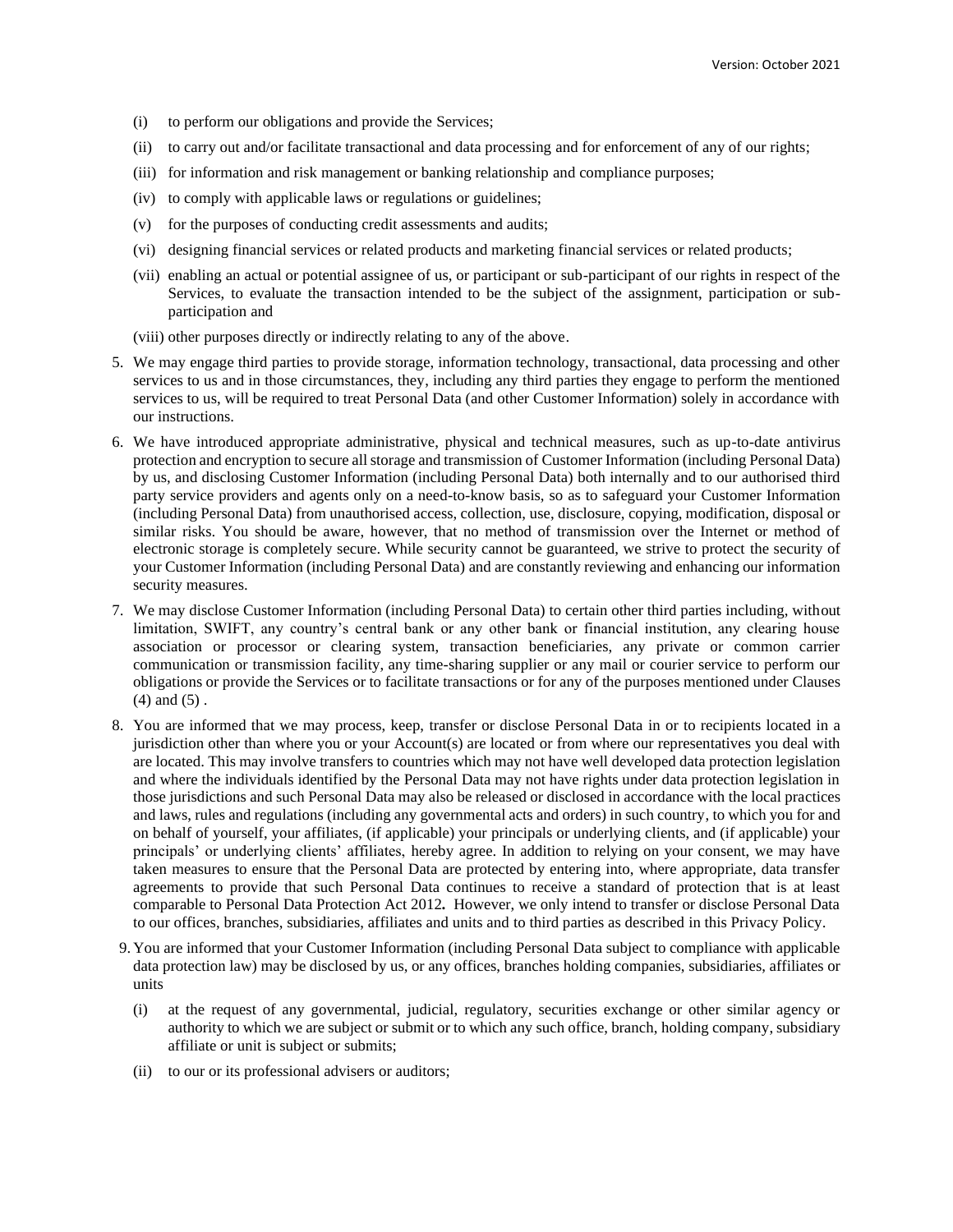- (iii) pursuant to subpoena or other court process, or to the extent required in connection with any litigation between us or any offices, branches, holding companies, subsidiaries, affiliates or units and you;
- (iv) that has become public other than through our breach of these confidentiality obligations;
- (v) which is obtained by us from a third party who is not known by us to be bound by a confidentiality agreement with respect to that Customer Information; or
- (vi) when otherwise required to do so in accordance with any applicable laws, regulations, guidelines or governmental process.
- 10.You represent and warrant on a continuous basis that it is and will at all times be in compliance with the Personal Data Protection Act 2012. Without prejudice to the foregoing, you represent and warrant that you have (or will at the relevant time have) provided any and all accurate and complete requisite information to, and obtained any and all requisite consents from, relevant individuals (whose Personal Data you have provided to us or which we have received) to the use, processing, storage, transfer and disclosure, of their Personal Data by us for the purposes described in this Privacy Policy. We shall not be liable to you or any third party in respect of any losses suffered or incurred in this regard. Before you or anyone on your behalf discloses Personal Data relating to your legal representatives, employees and other individuals to us or anyone on our behalf in connection with your Account with us, you shall ensure that the individuals to whom those Personal Data relate are aware of
	- (i) the proposed disclosure to us;
	- (ii) our identity (including our registered office address);
	- (iii) the information set out in this Privacy Policy;
	- (iv) that they may have rights of access to and correction or deletion of their Personal Data under data protection law as well as a right to object to the processing of their information on legitimate grounds; and
	- (v) that they should contact you if they wish to seek to exercise those rights.

Should an individual with rights, as described in sub-paragraph (iv) above, contact you pursuant sub-paragraph (v) in order to exercise such rights, you should promptly notify us of this and provide such details of the request made by the individual as we may require. Notwithstanding the forgoing, should an individual with such rights indicate to you that they wish to contact us directly to exercise such rights, you shall notify the individual that they should contact the relationship manager with whom you usually deal and provide the individual with the relevant contact details.

- 11.You acknowledge and agree that failure to provide Customer Information (including Personal Data) when requested may result in certain services not being available to you or any relevant third party(ies) or other consequences as notified at the time of request. You agree to inform us in a timely manner or respond within the time specified in any request from us if there are any changes to Personal Data previously provided to us.
- 12.You, for and on behalf of yourself, your affiliates, (if applicable) your principals or underlying clients, and (if applicable) your principals' or underlying clients' affiliates, acknowledge and agree that any Customer Information (including Personal Data) already supplied by you or any other relevant third party(ies) to us prior to your acceptance of our Privacy Policy may be used and disclosed by us for the purposes of and to the classes of persons specified in this Privacy Policy.
- 13.Where you and/or your Account(s) are located within the European Economic Area (the "**EEA**"), you, for and on behalf of yourself, your affiliates, (if applicable) your principals or underlying clients, and (if applicable) your principals' or underlying clients' affiliates, acknowledge that transfers and disclosures made pursuant to this Clause 12 may be made to recipients in countries outside the EEA.
- 14.We may retain your Personal Data for as long as it is necessary to fulfil the purpose for which it was collected, or as required or permitted by applicable laws. We will cease to retain your Personal Data, or remove the means by which the data can be associated with you, as soon as it is reasonable to assume that such retention no longer serves the purpose for which the Personal Data was collected, and is no longer necessary for legal or business purposes.
- 15.We reserve the right to charge individuals a fee for processing any data access request relating to them. The person to whom requests of access to Personal Data or correction of Personal Data or for information regarding policies and practices and kinds of Personal Data held are to be addressed as follows: